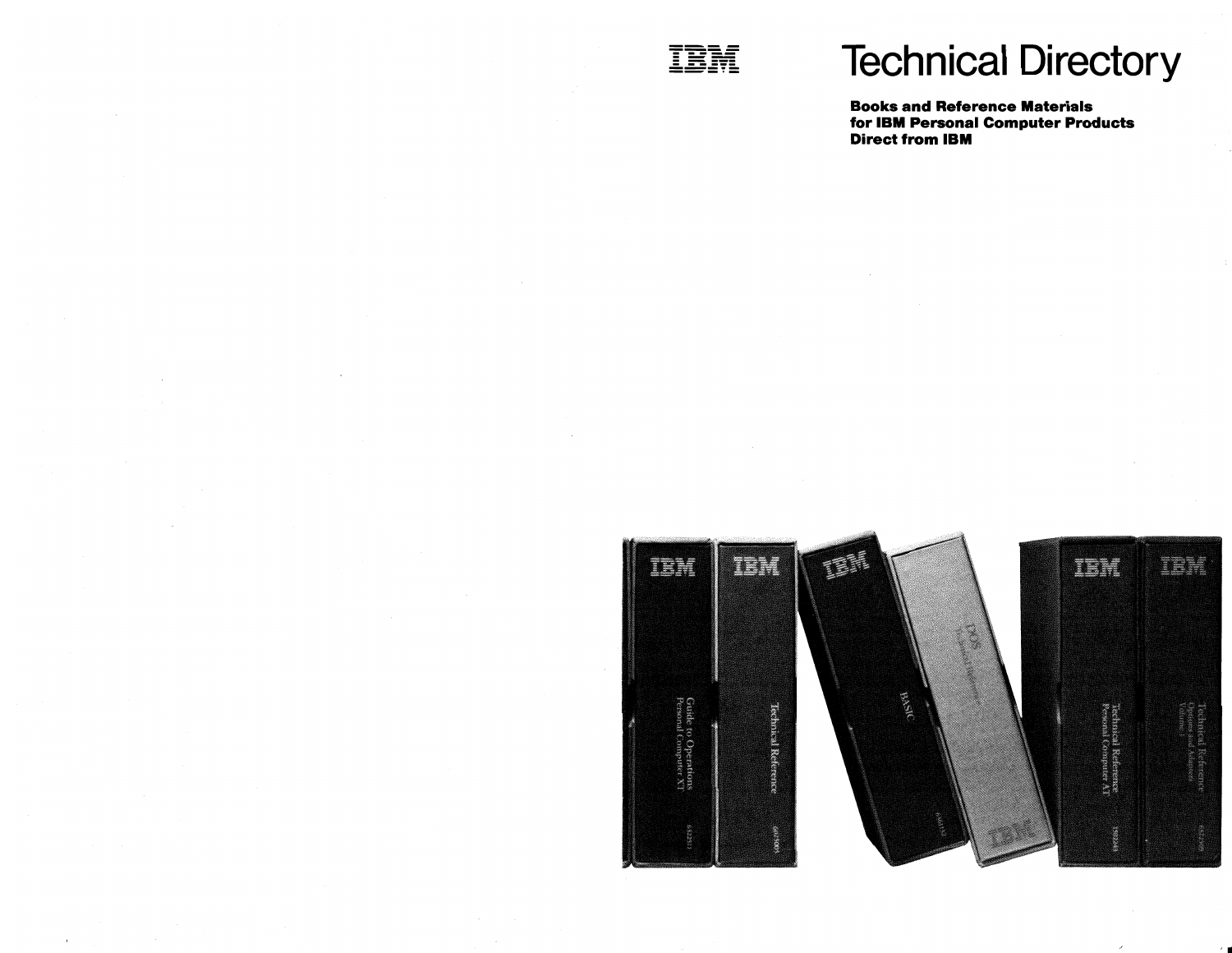# **Software Books**

## DOS TECHNICAL **REFERENCE**

The complete reference for the IBM Personal Computer Disk Operating System. This book is for experienced DOS users, system programmers, and application developers. Included is information about the structure, facilities, and program interfaces of DOS.

Chapter titles include Control Blocks, Memory Management, Disk Allocation, Interrupts and Function Calis, and File Structure and Loading. Updated with each revision of DOS, this book also contains a chapter that describes the enhancements made since the last release.

6024213 \$109.00

#### BASIC **REFERENCE**

Information about how to use the BASIC Interpreter for the IBM Personal Computer. This book contains the syntax and semantics of every command, statement, and function in the three versions of BASIC: cassette, disk, and advanced.

In addition to the reference material are chapters on BASIC programming concepts and the BASIC program editor. Additional chapters describe data representation, file names, and input and output features. Updated with each revision of DOS, this book also contains a chapter that describes the enhancements made since the last release.

6361132 \$ 40.00

# TOPVIEW PROGRAMMER'S TOOLKIT

The TopView Programmer's ToolKit provides information intended for programmers who will be developing applications to operate in the TopView environment.

6024133 \$429.00

| <b>GRAPHICS</b><br><b>DEVELOPMENT</b><br><b>TOOLKIT</b> | development tool that provides graphic<br>device interface (VDI).                                                                                                                            | The Graphics Development ToolKit is a program<br>primitives and advanced functions needed to<br>create high-quality graphics using a virtual |  |
|---------------------------------------------------------|----------------------------------------------------------------------------------------------------------------------------------------------------------------------------------------------|----------------------------------------------------------------------------------------------------------------------------------------------|--|
|                                                         | Contains device drivers, a sample program,<br>reference manual, and reference booklets for<br>BASIC, Pascal, Macro Assembler, Fortran, and C.                                                |                                                                                                                                              |  |
|                                                         | 6024196                                                                                                                                                                                      | \$385.00                                                                                                                                     |  |
|                                                         | <b>Hardware Books</b>                                                                                                                                                                        |                                                                                                                                              |  |
| <b>GUIDE TO</b><br><b>OPERATIONS</b>                    | The Guide to Operations manuals provide the<br>information needed to install and operate the<br>IBM Personal Computer. Instructions for testing<br>and installing options are also included. |                                                                                                                                              |  |
|                                                         | Section titles include Installation, Testing,<br>Moving, and Operating Your IBM Personal<br>Computer. Keyboard templates for DOS users and<br>a diagnostic diskette are also included.       |                                                                                                                                              |  |
| <b>Part Number</b>                                      | <b>Description</b>                                                                                                                                                                           | Price                                                                                                                                        |  |
| 6322510                                                 | PC Guide to Operations                                                                                                                                                                       | \$50.00                                                                                                                                      |  |
| 6322511                                                 | XT™ Guide to Operations                                                                                                                                                                      | \$50.00                                                                                                                                      |  |
| 6280066                                                 | AT <sup>®</sup> Guide to Operations                                                                                                                                                          | \$ 49.50                                                                                                                                     |  |

1502292 6936571

PC*ir*<sup>™</sup> Guide to Operations \$21.25 Portable PC Guide to Operations \$66.75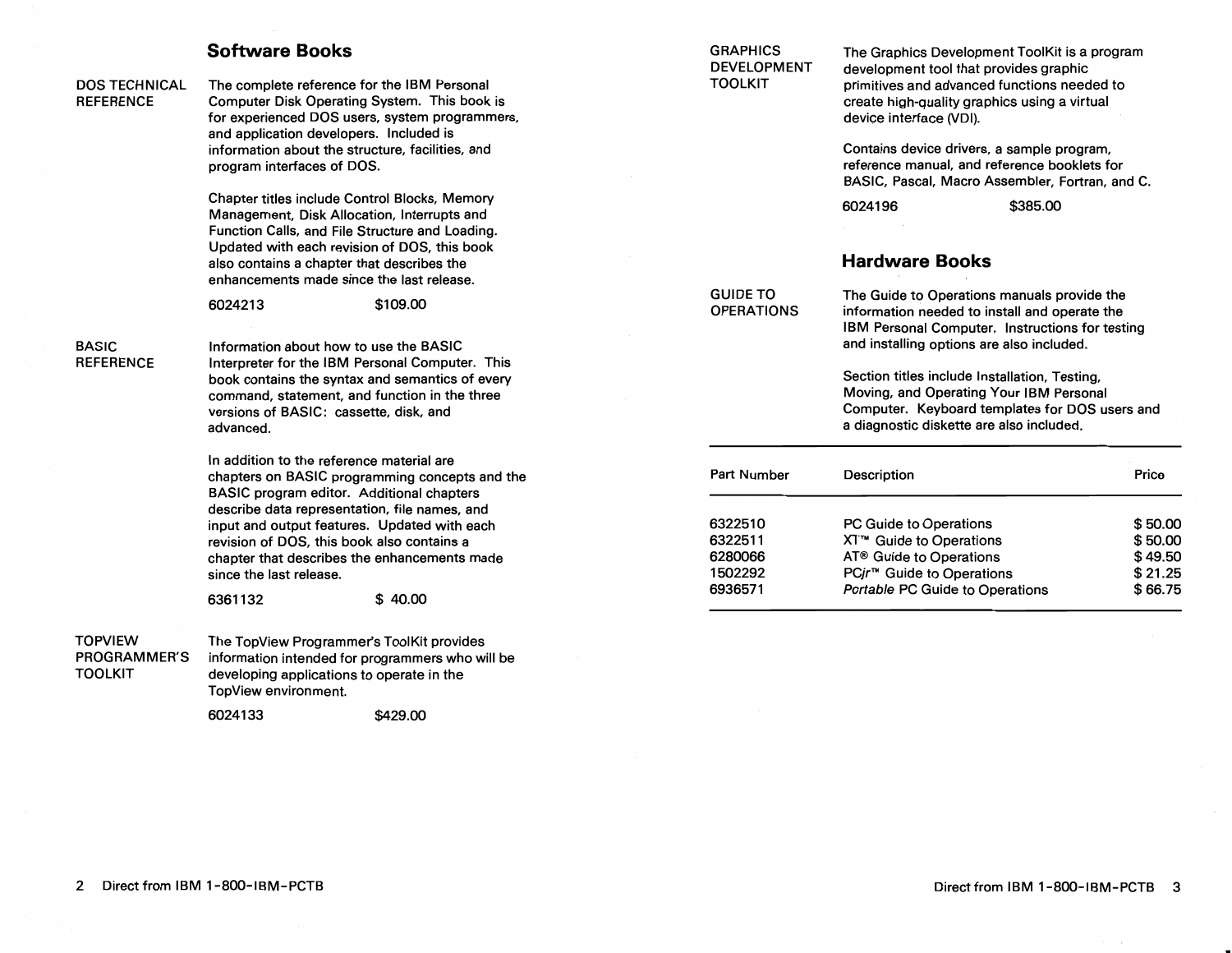HARDWARE The Hardware Maintenance manuals provide the<br>MAINTENANCE information needed to isolate and repair any MAINTENANCE information needed to isolate and repair any<br>LIBRARY field replaceable unit. This information is field replaceable unit. This information is presented in two libraries, Reference manuals and Service manuals.

> The Reference manual serves mainly as a supplement to the service training package and as a general reference manual after service training. The section titles include General Information, Introduction to Diagnostics, and Repair Information.

The Service manual serves as a stand-alone reference to be used by trained service representatives. The information includes switch and jumper settings, maintenance analysis procedures, and a parts catalog. The Advanced Diagnostics diskette is also included.

| <b>Part Number</b> | Description                                                             | Price           |
|--------------------|-------------------------------------------------------------------------|-----------------|
| 6280088            | PC, XT, AT and Portable Reference manual                                | \$*             |
| 6280087            | PC, XT, AT and Portable Service manual                                  | $\mathbf{\$}$ * |
| 1502561            | Service manual (Binder Only)                                            | \$*             |
| 1502294            | PCjr Hardware Maintenance and Service                                   | \$88.00         |
| 6322672            | PC Network Hardware Maintenance and<br>Service                          | \$*             |
| 1502383            | Color Printer Hardware Maintenance and<br>Service                       | \$23.25         |
| 6280079            | <b>Graphics and Compact Printer Hardware</b><br>Maintenance and Service | \$ *            |

The'Color Printer, Graphics and Compact Printer, and PC Network manuals are designed to be used with the system manuals.

### **TECHNICAL** REFERENCE

The hardware Technical Reference manuals provide reference information intended for hardware and program designers, programmers, engineers, and anyone else who needs to understand the design and operation of the IBM Personal Computer family of products. This information is presented in two libraries, system manuals and options and adapters manuals.

The system manuals provide interface and design information pertaining to the various system units. The section titles include System Board, Coprocessor, Power Supply, Keyboard, System BIOS, Instruction Set, Characters Keystrokes and Colors, and Communications.

The options and adapters manuals provide interface and design information pertaining to the options and adapters that are available for the various system units. This information includes hardware description, programming considerations, interface, specifications, logic diagrams, and BIOS listings (where applicable).

| <b>Part Number</b> | Description                                   | Price    |
|--------------------|-----------------------------------------------|----------|
| 6322507            | PC system Technical Reference                 | \$30.00  |
| 6322508            | XT and Portable system Technical<br>Reference | \$30.00  |
| 6280070            | AT system Technical Reference                 | \$105.00 |
| 6322505            | <b>PC Network Technical Reference</b>         | \$195.00 |
| 1502293            | PCir system Technical Reference               | \$35.00  |

•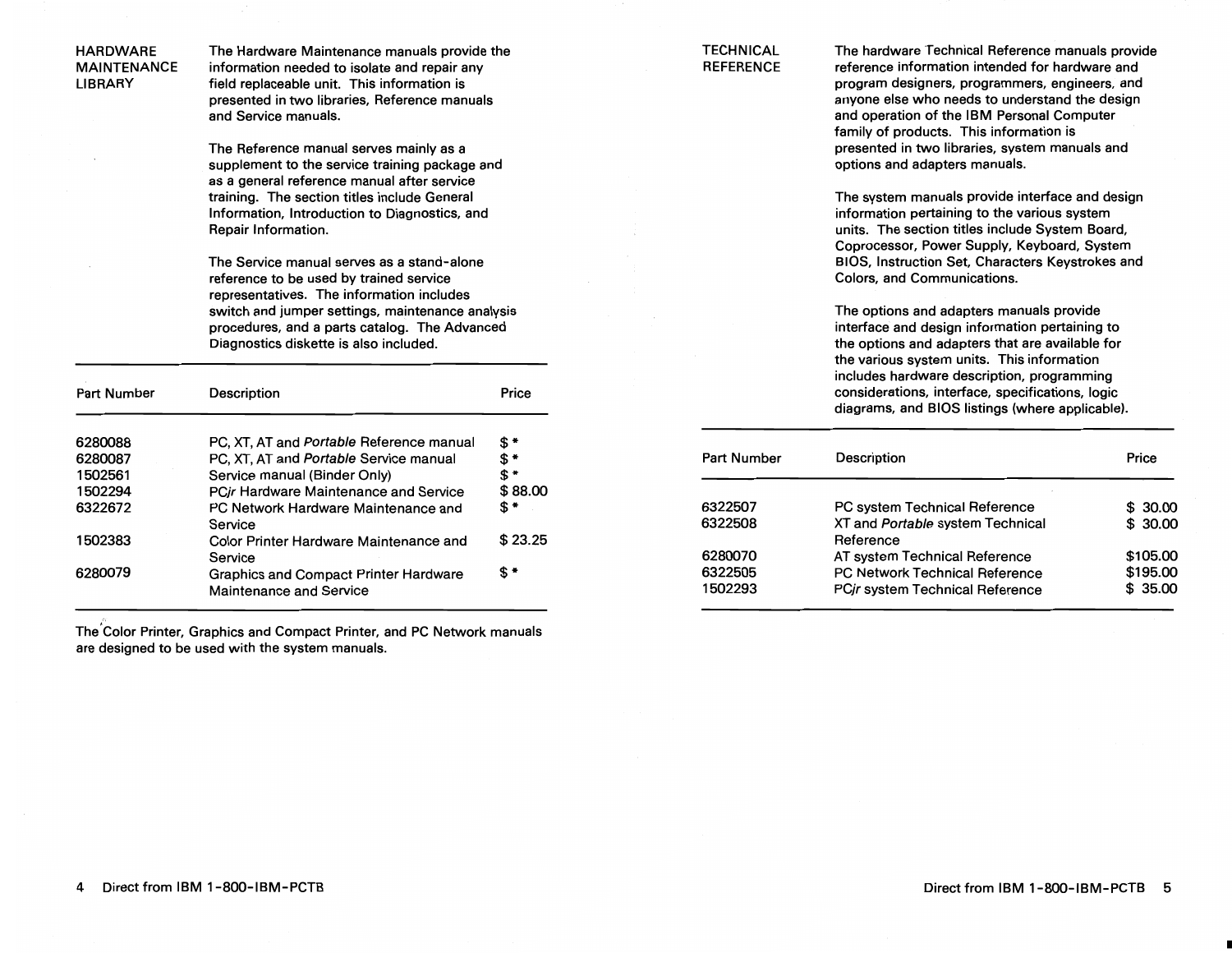# 6322509 Options and Adapters Technical Reference includes: \$125.00

| <b>Expansion Unit</b>              |                                                                    | 5.25 in. Diskette Drive Adapter     |      |  |  |
|------------------------------------|--------------------------------------------------------------------|-------------------------------------|------|--|--|
| Monochrome Display                 |                                                                    | <b>Fixed Disk Drive Adapter</b>     |      |  |  |
| <b>Color Display</b>               |                                                                    | 64/256KB Memory Option              |      |  |  |
|                                    | Monochrome/Printer Adapter                                         | <b>Slimline Diskette Drive</b>      |      |  |  |
|                                    | <b>Color/Graphics Monitor Adapter</b>                              | <b>Graphics Printer</b>             |      |  |  |
| <b>Color Printer</b>               |                                                                    | <b>SDLC Adapter</b>                 |      |  |  |
| <b>Compact Printer</b>             |                                                                    | <b>Cluster Adapter</b>              |      |  |  |
| <b>Printer Adapter</b>             |                                                                    | <b>Game Control Adapter</b>         |      |  |  |
| 5.25 in. Diskette Drive            |                                                                    | <b>10MB Fixed Disk Drive</b>        |      |  |  |
| <b>Asynchronous Communications</b> |                                                                    | <b>Bisynchronous Communications</b> |      |  |  |
| Adapter                            |                                                                    | Adapter                             |      |  |  |
|                                    | <b>Options and Adapters Technical Reference Updates</b>            |                                     |      |  |  |
| 6182676                            | Enhanced Graphics Adapter - includes:                              |                                     |      |  |  |
|                                    | <b>Enhanced Graphics Display</b>                                   |                                     |      |  |  |
|                                    | <b>Graphics Memory Expansion Card</b>                              |                                     | \$*  |  |  |
| 6322522                            | Engineering/Scientific - includes:                                 |                                     |      |  |  |
|                                    | Data Acquisition and Control Adapter (DAC)                         |                                     |      |  |  |
|                                    | <b>DAC Distribution Panel</b>                                      |                                     |      |  |  |
|                                    | <b>Professional Graphics Controller</b>                            |                                     |      |  |  |
|                                    | <b>Professional Graphics Display</b>                               |                                     |      |  |  |
|                                    | General Purpose Interface Bus Adapter                              |                                     |      |  |  |
|                                    | Volume 3 Binder                                                    |                                     | \$*  |  |  |
| 6138567                            | Personal Computer AT - includes:                                   |                                     |      |  |  |
|                                    | Serial/Parallel Adapter                                            |                                     |      |  |  |
|                                    | <b>Fixed Disk and Diskette Drive Adapter</b>                       |                                     |      |  |  |
|                                    | <b>High Capacity Diskette Drive</b><br>Double Sided Diskette Drive |                                     |      |  |  |
|                                    | 20MB Fixed Disk Drive                                              |                                     |      |  |  |
|                                    | 128KB Memory Expansion Option                                      |                                     |      |  |  |
|                                    | 512KB Memory Expansion Option                                      |                                     | \$ * |  |  |
| 6138027                            | 256KB Memory Expansion - includes:                                 |                                     |      |  |  |
|                                    | <b>Type 3 Diskette Drive</b>                                       |                                     | \$*  |  |  |
| 6138321                            | <b>Cluster Adapter</b>                                             |                                     | \$*  |  |  |
| 6280051                            | <b>30MB Fixed Disk Drive</b>                                       |                                     | \$*  |  |  |
| 55X8864                            | <b>Voice Communications Adapter</b>                                |                                     | \$*  |  |  |
|                                    |                                                                    |                                     |      |  |  |

An \* in the price column indicates that the price was not available at the time of printing. These prices are available by calling 1-800-IBM-PCTB (1-800-426-7282).

All of the publications listed can be obtained by contacting your Authorized IBM Personal Computer Dealer, an I BM Product Center, or your IBM Sales Representative.

They may also be obtained by calling toll-free 1-800-IBM-PCTB (1-800-426-7282), Monday through Friday, from 8:00 a.m. to 8:00 p.m. Eastern Time. When ordering by telephone, you must use either VISA®, MasterCard®, or AMERICAN EXPRESS® credit cards. Checks, money orders, cash, purchase orders, or C.O.Ds will not be accepted. It is helpful to have the part numbers, quantities, and credit card information available when you call.

You may also call and request additional copies of the Technical Directory or check the availability of IBM Personal Computer technical information that may not be listed.

Mail in orders will be accepted, you must include the name, part number, quantity, and total price of the manuals you have selected. Enclose with the order your check, money order, or credit card information. We accept VISA®, MasterCard®, or AMERICAN EXPRESS® credit cards. Make your check or money order payable to IBM Corporation. We cannot accept cash, C.O.Ds, or purchase orders. Please add your applicable state and local sales/use tax plus \$5.00 for postage and handling. Then mail to:

IBM Technical Directory P.O. BOX 2009 Racine, WI. 53404

Please allow 2-4 weeks for delivery. Prices are subject to change without notice.